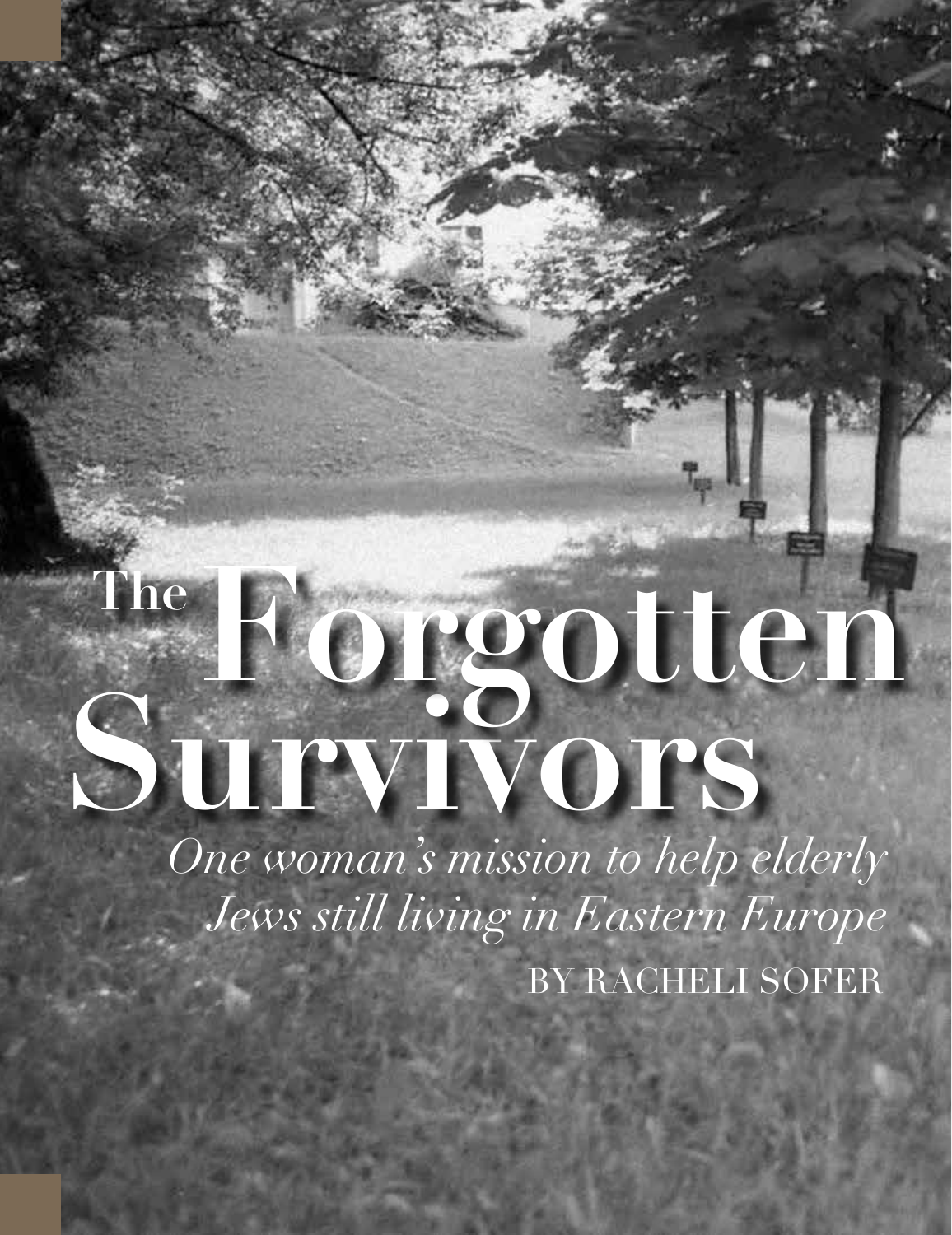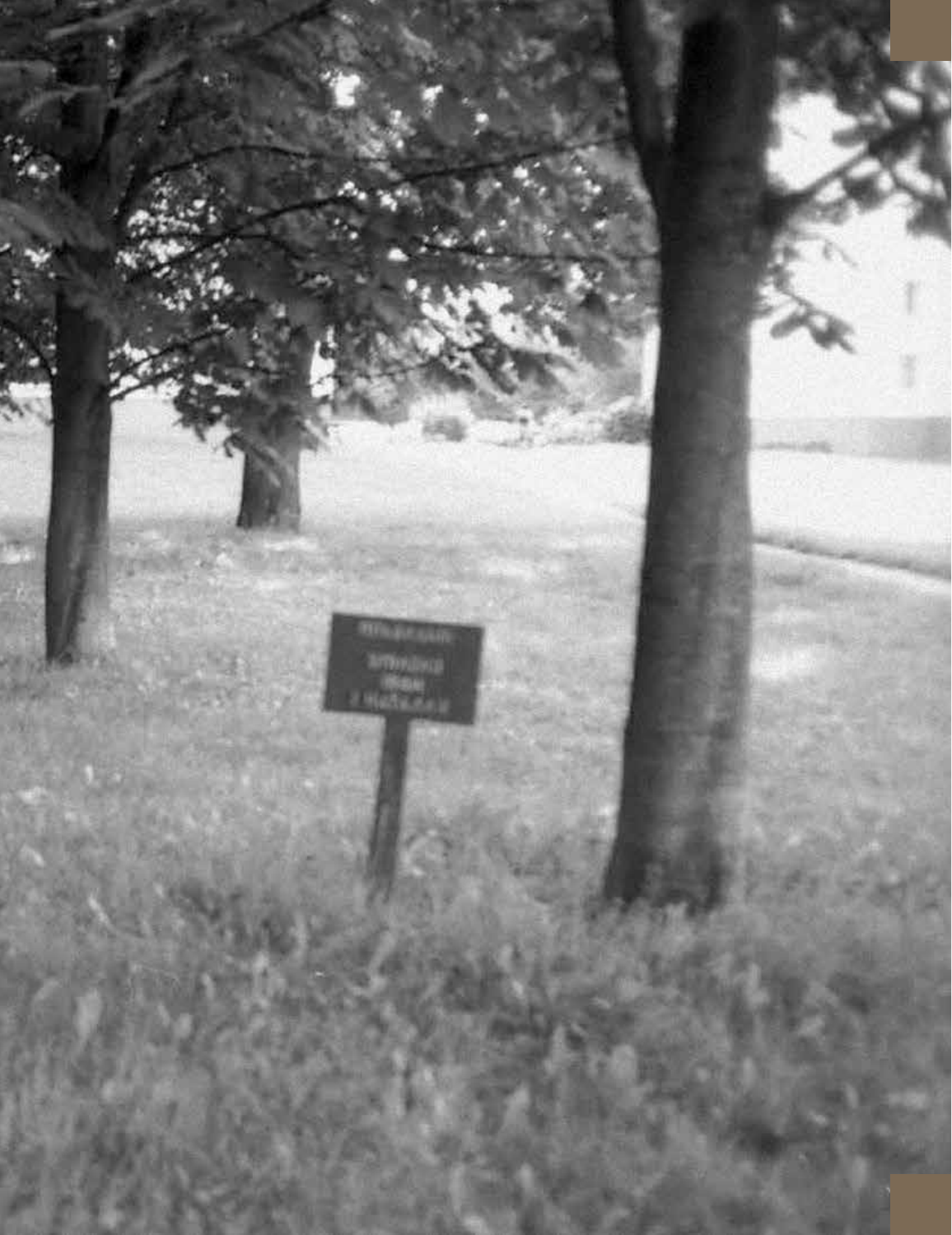hen the Iron Curtain fell, Jews from all over the world made their way towards Moscow and Kiev to greet their brethren who had been trapped there for so many years. But one man, a Breslover *chasid*, made it his personal mission visit the far-flung villages throughout the former Soviet Union to find the Jews who were living there.

He arrived at one such town, hundreds of miles from any big city, and asked the locals to point him in the direction of Jews. "We haven't seen any Jews here since before the war," one villager said. "There are no Jews here," agreed another. The *chasid* questioned a few more people until one man said, "Yes, there is actually one Jew living here," and he directed him to an even more remote location outside the confines of the village. **Example 19**<br> **Example 19**<br> **Example 19**<br> **Example 19**<br> **Example 19**<br> **Example 19**<br> **Example 19**<br> **Example 19**<br> **Example 19**<br> **Example 19**<br> **Example 19**<br> **Example 19**<br> **Example 19**<br> **Example 19**<br> **Example 19**<br> **Example 19** 

The *chasid* found a small house in the middle of nowhere and cautiously knocked on the door. When it opened, he was surprised to see old *Yid* with a long white beard. The Breslover *chasid* was stunned by his discovery—but not nearly as surprised as the old *Yid* himself, who embraced him and started to cry.

"What are you doing out here?" the incredulous *chasid* asked.

The elderly Jew, who said he had been a Chuster *chasid* before the war, replied, "My wife and children were murdered during the war, but I hid and somehow managed to survive. I made my way back to our village after the war ended and the local *goyim* told me that no Jews had survived. 'Hitler killed them all,' they said. 'You are the only Jew left in the world.'"

The Breslover *chasid* couldn't believe what he was hearing: this man had lived alone, in complete solitude, believing he was the only Jew in the world for over 40 years. "What have you been doing all this time?" he asked.

"I grow my vegetables. I look at the *parshah.* I say *mishnayos*. And I make Shabbos."

"How did you manage? How did you carry on every single day?"

"I believed that I was the only Jew left, so there must be a reason why Hashem allowed me to survive. I did whatever I could. I said a lot of *Tehillim*. I don't know how to learn Gemara so I learn *mishnayos* over and over every day, and I don't know how to *shecht* so I eat only eat vegetables." The man was too poor to travel and had never left the village or even seen a telephone.

"*Baruch Hashem*," the *chasid* told the old man, who was weeping tears of joy. "There are many *Yidden* left in the world." He brought him to Yerushalayim, where he was *zocheh* to *daven* at the *Kosel*—and died two days later.

At his *levayah* in Eretz Yisrael the Breslover *chasid* declared, "This man believed he was the last *Yid* in the world, and he held up the entire universe—by himself."

Yet his story is not unique, not even today in 2015.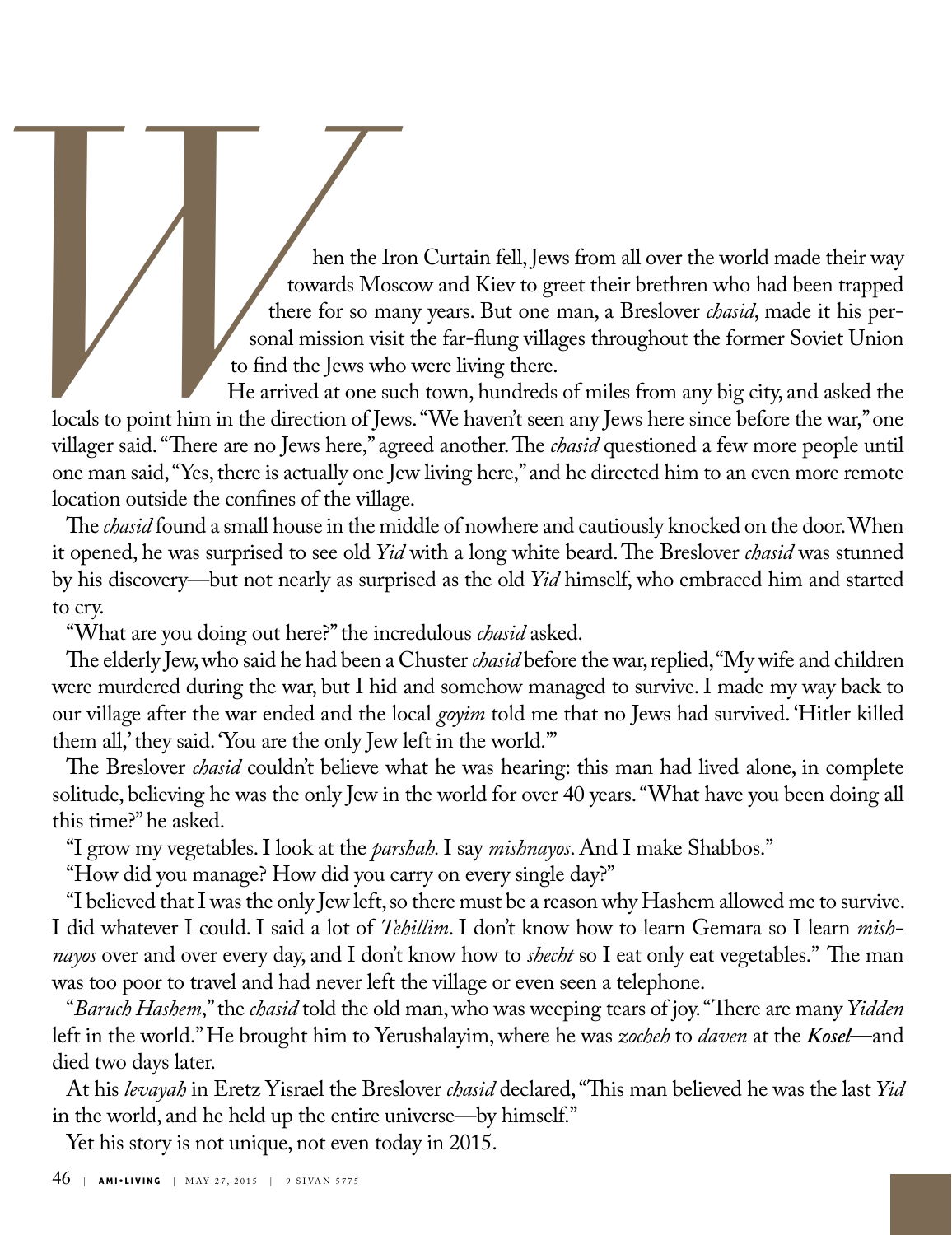IT'S HARD TO IMAGINE, but not far from the bustling metropolises and sophisticated capital cities of Europe, it is possible to cross a border and drive into the past. Moving through the remote rural countryside of Eastern Europe is like taking a trip back in time. In the most isolated tiny villages that dot the landscape there are only dilapidated, crumbling structures to be seen, no stores or restaurants or infrastructure of any kind. Frozen in time, untouched by modernity, there are only ramshackle houses with rickety fences, some of which are home to forgotten members of our nation.

"I'm a television comedy director," says Zane Buzby, founder of The Survivor Mitzvah Project, a non-profit charity that deliv-

ers emergency aid to the last desperate survivors of the Holocaust in Eastern Europe. "In 2001, during a break from work, I decided to go on a trip to discover my roots and seek out the birthplaces of my grandparents. Starting in Lithuania, I made my way towards Vishnevo, across the border in Belarus. Traveling those back roads was like going back in time 100 years. There were no cars, no shops. Only crooked little houses, with holes in the doorjamb where a *mezuzah* had once been hung, old wooden synagogues, beautiful but barely standing, empty and forgotten, and the ghosts of millions.

"The first thing that struck me was how recent the war seemed. Buildings were in great disrepair, with bullet holes visible on the façades. It was a haunting ruin of a landscape. All I could think was that I was walking down the same streets and passing the same rivers and forests where thousands had hidden and been murdered.

"I had a short list of eight names in my pocket given to me by a professor in Lithuania, Dovid Katz. He had asked me to please visit these eight Holocaust survivors, whom he called 'the last of the Mohicans.' These were people in remote villages who could use some food and a helping hand.

"So I drove around the back roads and found them living in tiny huts. I would knock on their doors but no one was ever home because they were all out in their backyards, people in their 80s and 90s, on their hands and knees digging for potatoes. If they didn't, the ground would freeze and they wouldn't have a supply of food for the winter.

"They invited me into their huts and I listened to their stories. Who were these people? Some were sole survivors of their families. Some had been partisans; others ran from the killing fields as their families were massacred. Some survived brutal evacuations to the East where their trains were bombarded by German air strikes. Most of them fled from the Germans who had roared into towns and villages on motorcycles, killing every Jewish man, woman and child in their path. Some had been slaves in the gulag for years after the war ended. All were elderly and alone and in dire need. Incredibly, they were still suffering 70 years after the war, lacking even the most basic of human necessities: food, medicine, heat and shelter. They had simply fallen through the



cracks, receiving no reparations from Germany or money from the government or any organization."

Zane returned home from her trip astonished; many of these elderly survivors had no one looking out for them. Some had never had children or the children were also elderly or ill. While most of the older people had been indoors during the Chernobyl disaster, many members of the caretaker generation had gotten sick and were unable to care for their parents; till today, some are still living with their parents in one- or two-room huts. As these countries Westernize, prices for goods skyrocket and already meager pensions go down. Just imagine what it's like to live on \$60 a month. In Moldova, some of the elderly receive a monthly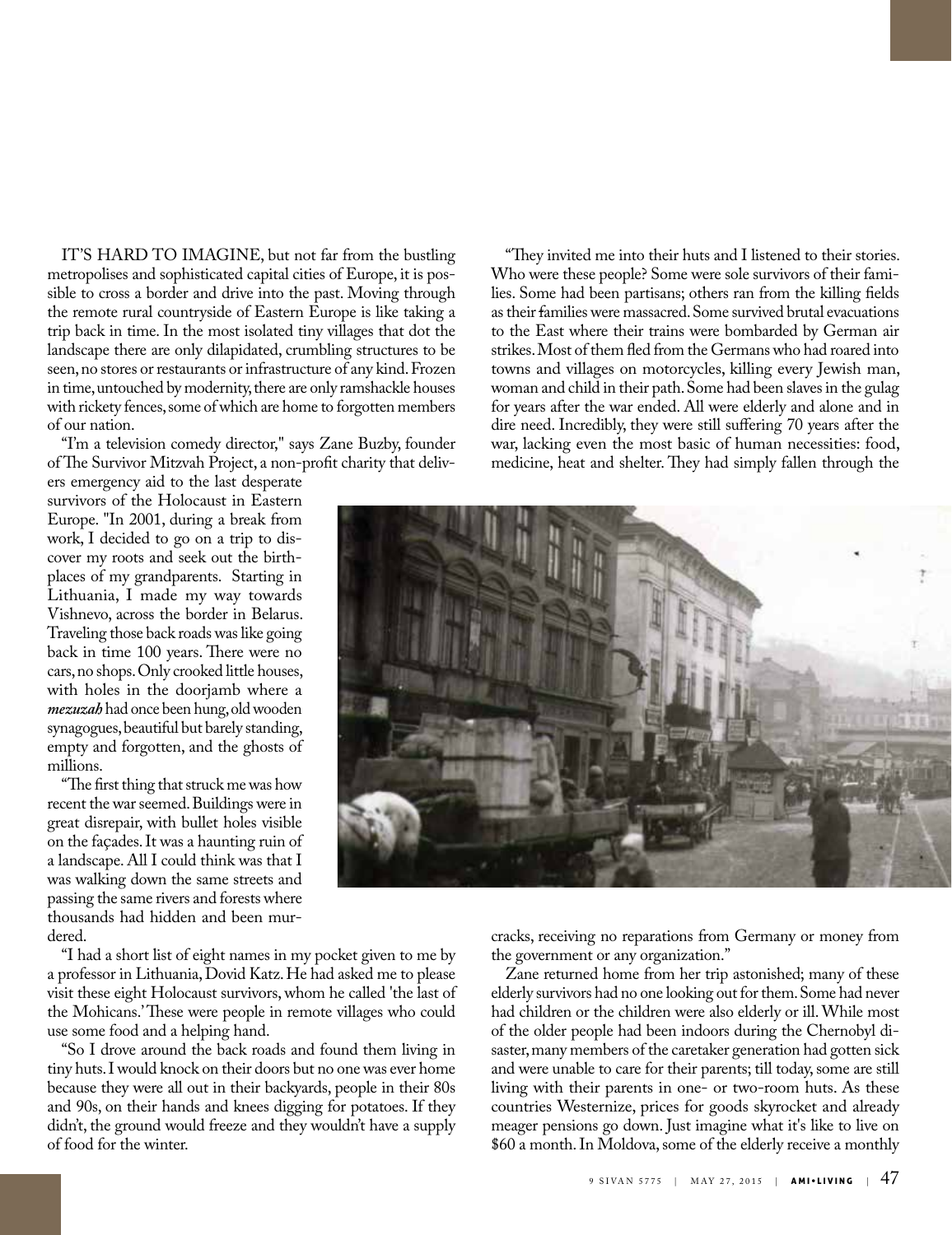stipend of only \$10.

The situation was appalling. While the Joint Distribution Committee does wonderful work in many places, helping with goods and services, it does not provide direct financial aid, and can only help those who are lucky enough to live in an area with a JDC Hesed relief center.

"Many of these destitute survivors are religious," Zane explains. "The older ones know Yiddish and Hebrew from when they were children. But the younger ones couldn't learn about their religion until the 1970s. When I returned to my workaday world I couldn't get these people out of my head. The contrast was too stark."

That's when Zane decided to do something and mailed each of these eight forgotten survivors some money. In each envelope she included a paper with a big heart drawn around a *Magen David*; it was her only way to communicate with people who spoke only languages that were foreign to her.

"Then one day an amazing thing happened: I started to get letters back, written on tiny scraps of torn notebook paper!"

Zane had the letters translated from Russian into English. Some of the stories they told were unbelievable:

> *"My name is Rachel, from Grodno, Belarus. I was born in 1911. I am very, very old. I received your letter and the money; I was so surprised. I couldn't sleep all night. I can't believe there are such nice people in the world. I receive some money from the government, but only enough for bread and milk. I can't believe that someone from America would want to help me. Thank you so much. Now I am not alone."*

> *"We are all sick here. I really don't know how to live anymore. I am sorry for this letter. My writing is so bad and I am very old. My mother and father were killed in Babi Yar. It is such a difficult life. I sometimes think it would have been better if I had died with them. I am grateful to you over and over for your help, which for me means faith that there will be another day. Tanya"*

> *"I am touched by your attention, grateful for the help and your spiritual warmth. Life is hard. Heat is from woodburning stoves for which firewood must be chopped, and I am so weak. But what can I do? Please write. I am very interested in how you live. Best wishes from a world far away. Celia."*

> *"I am Misha. I am writing for my mother. She is blind. I write her words. She has endured difficulties that are not be described in a letter. But now she is surrounded by people like you who care about her fate. I want to thank you from the bottom of my heart. We do not know what we would do without your help."*



*"I am the only one who survived from a very big family. It is so hard to be alone at this age. If you only knew how important your help and love are for me. I feel it coming from you. I can't walk. I haven't been out in years. I am so sick it is hard to write. Forgive me. Be happy. Be strong. Be healthy. Go on creating noble deeds. Hugs and kisses, Riva."*

*"As a child I ran from the killing squads three times. Even now I still dream that I am running. Thank you for responding to someone's pain and suffering. Life becomes warmer and more cheerful with your kindness. It's impossible to imagine the unbearable situation of old, unhappy people forgotten by everyone. Yours are noble actions. We wish you bright days. Reuven."*

*"It is difficult to live now. Only one thought dominates, that it does not get worse. A person lives through hope, and I hope it will get better. Sleima."*

*"I am 96. Thank G-d, I have lived to see this bright day. In my situation, desolate and lonely, old and in poor health, not having a single good friend to talk to and unburden my broken heart, you brought me joy. Your faraway friend, Dora."*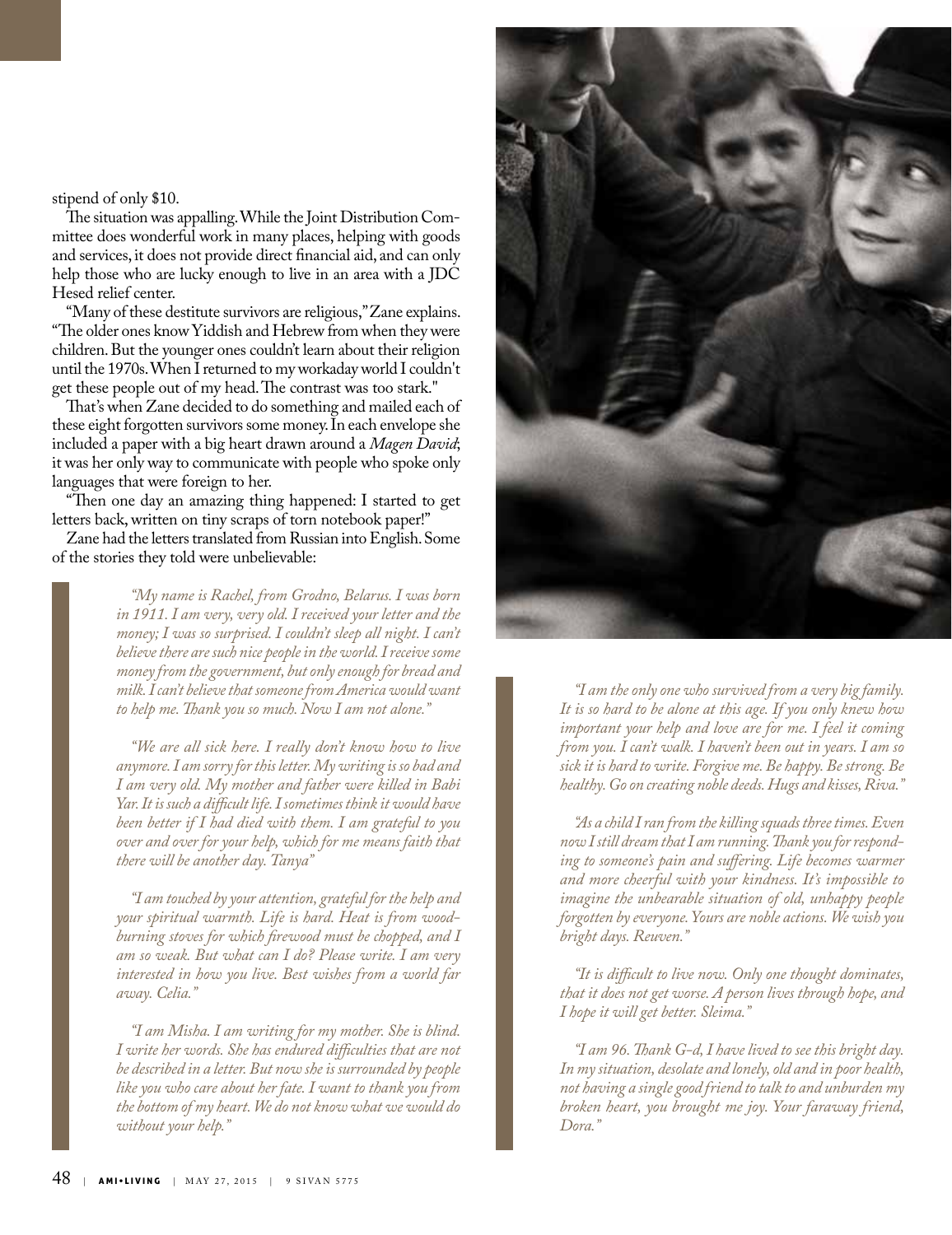

Zane calls these people "the unluckiest generation," and it isn't hard to understand why. "The oldest ones, born in 1905, experienced the Russian Revolution and World War I as children. Then there were the pogroms of the 1920s, upheaval, starvation, dislocation and widespread death. Then came Stalin's famines, when thousands perished. If they survived that, then came the rise of Nazism and the Holocaust, with Eastern Europe suffering the greatest losses of all the countries combined. If they were still alive they were trapped behind the Iron Curtain, where it was again a crime to be Jewish. If they survived *that*, then came Stalin's purges of the 1950s, where thousands were sent to the gulag, followed by a few good years by Russian standards, which is not really all that good. Then came the Chernobyl disaster, which affected Ukraine and Belarus. Many people had to be relocated and came down with cancer. Then came perestroika, which we thought was wonderful but for them meant that their country's infrastructure collapsed. Every penny they had saved was confiscated. The banks seized everything."

While life is difficult for most people living in remote areas of Eastern Europe, survivors are faced with an even more challenging reality: most of them lack the support system of their neighbors, without relatives or a Jewish community with its charitable organizations and infrastructure. Liberation wasn't as sweet as we might imagine; for many of the survivors it was the turning point when they first discovered that their previous lives had been

*NO ONE WAS EVER HOME BECAUSE THEY WERE ALL OUT IN THEIR BACKYARDS, PEOPLE IN THEIR 80S AND 90S ON THEIR HANDS AND KNEES, DIGGING FOR POTATOES.*

obliterated and they had to start from scratch.

"And there was no reason for it," Zane says. "There was plenty of money designated for them. Germany keeps paying reparations, but thousands of survivors aren't getting it."

Zane met one woman who is in her 90s. "Her granddaughter takes care of her, but she's a nurse making \$30 a month who can barely support herself."

Moved by their letters, Zane continued to send more money and went on several expeditions to search for more survivors. Her list grew from eight to 80, to 100 and then to 200. She reached out to everyone she knew, asking them for help. Corresponding with people on the ground, more survivors were discovered in countries like Ukraine, Moldova and Slovakia, and the list grew to over 1,500, all of whom were living in terrible conditions. It was impossible for one woman to help them all.

And so, she established a grassroots 501(c)(3) organization, The Survivor Mitzvah Project, for the purpose of providing them with aid. The money is spent on staples and life-saving medicines, and for those who are bedridden, to hire a neighbor to look in on them and act as caregivers.

With the help of a translator, Zane started to write back to the people she was helping, asking them questions about their past. "It was as if the floodgates had opened. We started getting fivepage, ten-page, 15-page letters in which they poured out their hearts and told their stories. For many, it was the first time they were opening up. There had been no one to tell them to."

> *"Hearing from you tells me that in distant America someone remembers me, a person practically from another dimension. Running from the enemy we left behind our comfortable dwellings, our photos and all our belongings. And about this sorrow nobody ever speaks: We left behind our old people, who met all our pleas with refusal, saying, 'Who would touch us old people?' But of course, they did touch them. They burned them alive. Parents grabbed their children and fled. Our lives were spared, but our roots were destroyed.*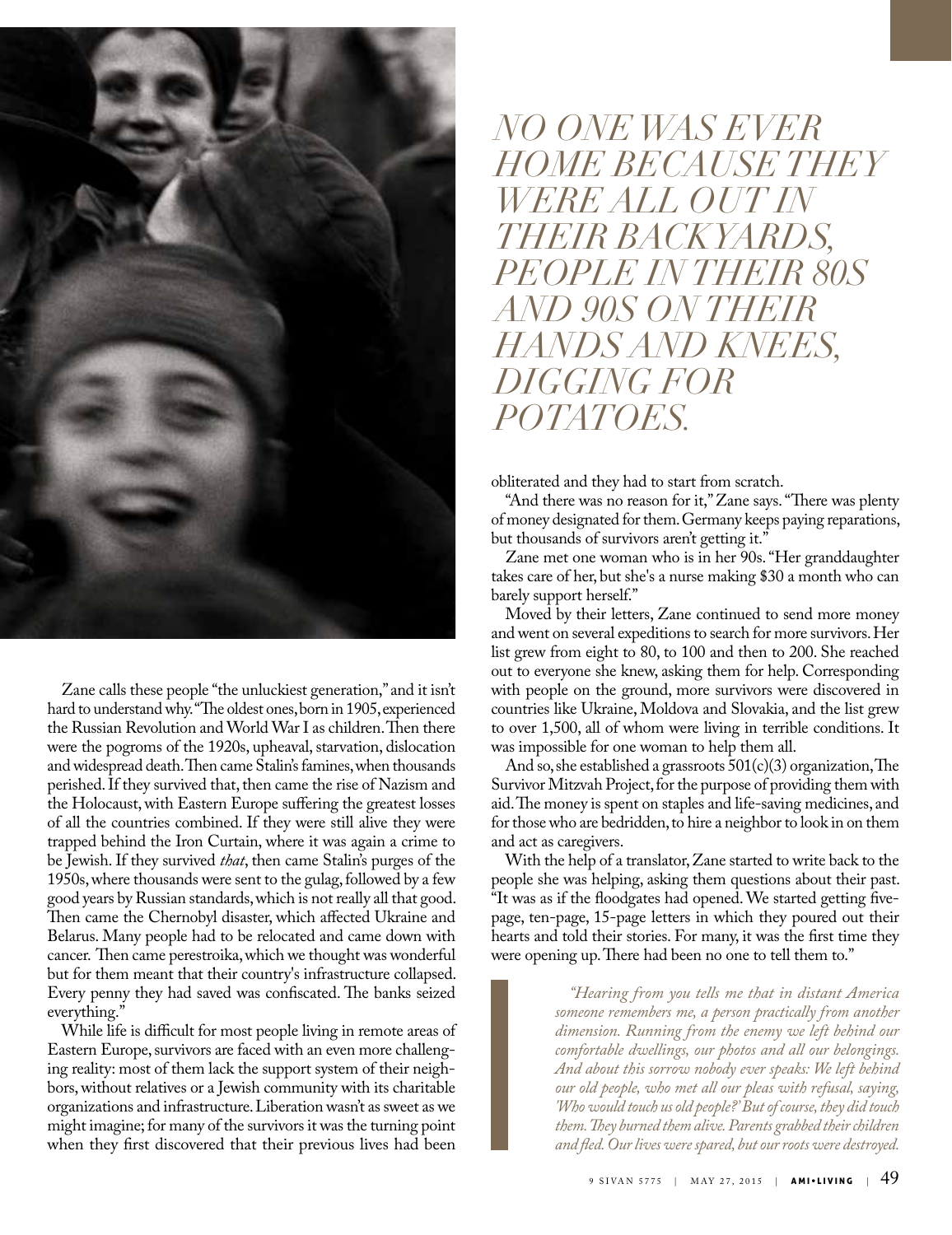



5231 NEW UTRECHT AVENUE, BROOKLYN, NEW YORK PHONE: 718.686.7421

 $27m<sub>o</sub>$   $\mu$   $/3$  $C/m_1 \odot$ like 21/2 flus perf residence  $rrr\mu$   $25$  $C_{1000}$ **JUN**  $y \vee w_{\alpha}$  $\frac{1}{\sqrt{2}}$  $\frac{10 \text{ m/s}}{e}$  $f|_{\alpha^2}$  10  $\left\{ \cdots \right\}$ ars fle plates  $f_{19}$ "Jo  $g'$   $f'$   $g'$   $g'$   $g'$   $h$  $2^{\prime\prime}$  Cin  $rx3 - y3 + y3$  $1/5/6$   $1/2$   $2^{1/6}$  $r2'4$  $Q_0 \Omega$   $\gamma$   $Q_0$   $S_0$   $\gamma$   $\gamma$   $\gamma$   $\gamma$   $\lambda$   $\lambda$  $17/1012$  $_{PL}$  $o(d)$  *(fmalo*  $2^{\int_{c} 0}$   $2^{\int_{c} 0$   $\int_{c} 0$   $13^{\int_{c} 0}$   $\int_{c}$   $\int_{c}$   $\int_{c}$  $1.9226$  Gir  $1.573.2$  $211 = 617$   $112$   $1213612$  $3 - 2$  21/0  $1121176$  $24\%$  $\gamma$  show  $\gamma$  and  $\gamma$  $\gamma_2 \gamma_1$  $G_N$   $\lfloor n / |l_1| \rfloor$   $\lfloor 2 \rfloor$   $\lfloor n / |l_2| \rfloor$   $\lfloor 0 \rfloor$  $19.9, 611$  $G_{1}$   $c_{2}$  $12^{11}2^{1}$ ,  $2^{11}$   $2^{11}$   $2^{11}$   $2^{11}$   $2^{11}$  $191126$  $21N$   $G2$  $13 / 164$ rivyle  $\frac{3}{\sqrt{2}}$  $110 \gamma$  $U_{100}$   $010/$  $G\cup_{0}$  of  $\frac{1}{2}$  of  $\frac{1}{2}$  of  $\frac{1}{2}$   $\frac{1}{2}$   $\frac{1}{2}$   $\frac{1}{2}$   $\frac{1}{2}$   $\frac{1}{2}$   $\frac{1}{2}$   $\frac{1}{2}$ glo 8 porcorile miles ricks alle prolocation or ale3  $913/2$ 

*Nothing was left of the Jewish community, not a memory, no language, no holidays, no schools, no synagogues, but above all no old people, the roots who could raise the young ones, like the Earth feeds offshoots and leaves. These shoots and leaves had to begin from nothing. This nothing did not remember its G-d because it didn't even know its own language. It didn't know how to pray and there was no one to teach. No one to guide. Nothing.* 

*"That is why our correspondence is so dear to me, personally, my dear American friends. You are my roots. I save all the letters I have received from you and reread them often. From the past I have only one thing, one photograph: my grandmother and grandfather on my father's side. This is all that remains of my life from before the war. I don't know a thing about them, who they were, where they lived, what they did, what they laughed about and whom they cried over.* 

*I will bring this conversation with* 

*you to a close. I am simply speaking with you about whatever comes into my head. Be happy, my dear ones. Mariya."*

*"I've written letters to you in my head. My health, heart, eyesight and depression have prevented me from writing. Forgive me for this. I keep all your letters…The Nazis left me lonely and wounded. I was the youngest in the family. They were all brutally murdered. My mother, with all the old ones, was buried alive. I will never forget and never forgive. They bombed my village, and on that first day of war, the 22nd of June, I lost my youth, my closest friends, my home. In your letter was a photo of you, my American friend. It became warm and joyful in my soul, though it is snowing outside and not very warm in my room. In your envelope I found a check for \$400. Many thanks.You have become like my own family. I await your letters as a gift from destiny.*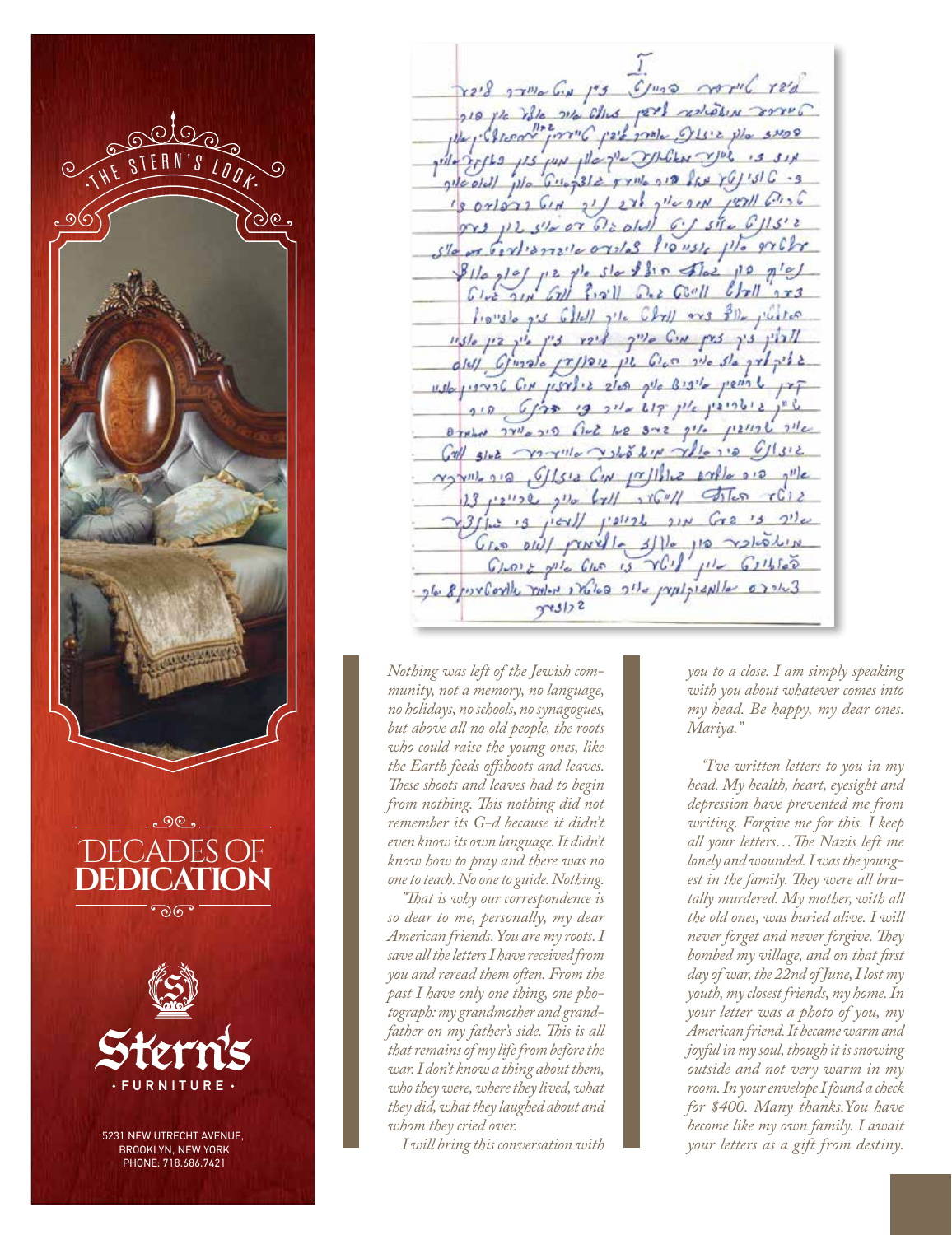sapa ngih 10x12/10 רי לאצור וואלאיב כון וונאירו קרבולת END CHELLAD STEEL CHE HOO AND CON SIDE ollariz 313 rollzh jih oha בני הורותו<br>קייבת הורות ומות bas lo bizionizis party als size  $26.50$ יוויסדייקן זייון - פנופני וועשלן אל הרי Anders 2nd SLOOP ADDENLINGS orger vpp43 .<br>ואת בואה אנשיכיםן קיבוד. בון יולד: ימים יטובים- און כבר: זוק זייך .<br>ולדי מים ידי המים ואת דיואדי יאקוילדיותן "ניזוד. בין האלך ממיילות מן ישן ואין זניין זניין זניין זניין זניין זניין זניין זניין זנ<br>יואד האינטראיבנטין.... "נאליש ז'כן ואינקודי האין המוזיקוקיון בינו זנופ<br>- אלו האנדמוביאלה סול ניזוד אויניג דיני  $f^{up}$  240  $f/2$   $f/3$   $f/2$   $f/3$ פין יאד אייאל ליסודר  $k$ 2/03.5420

## *Yehudah."*

*"I have lived a long and very hard life, and I always thought that everyone lived this way. But you opened my eyes to the fact that elsewhere people live completely differently, and they are happy. Even now I am afraid to express my feelings because I have always lived in fear. You live in a land I can only dream of. Tzilya"* 

*"If fields were sheets of paper and I possessed gallons of ink, I could never relate all that happened to us. Zita-Feige."*

*"I am Galina from Belarus. Thank you. I won't be able to repay you. The only thing I can do is pray for you. Relatives would not do what you are doing. You are helping total strangers, and with so many warm words. May G-d give you health and all His blessings. Your attention and help make it easier for me to bear my grief. My husband has been lying in bed for the last 11 years after a stroke. He is 93. He cannot move and it is terrible for me. I am in a wheelchair, and it is hard for me to feed him and to wash him. I cry every night. I have very high blood pressure and heart problems. May G-d not let me die, for what would happen to him? My nerves can hardly stand it. Your letters are like medicine for me. Every day I pray for you. May G-d protect you."*

*"I was born on October 25, 1922. In the winter when I was three months old, Mama was bathing me in a small tub. Suddenly there was a pogrom happening. Horsemen came from Poland. Mama and the children hid between the stove and the kindling wood. They put me in the tub under the bed. The bandits tore the blankets with bayonets, searching for babies to kill. Mama prayed that I wouldn't cry. When they left she found me sleeping peacefully in the water, so she got the rabbi to give me a second name, Chaya, to live. I am infinitely indebted to you. For the rest of my life I will never forget this. What a pity that I cannot get about. I would give my life to see you. Chaya Ginda."*

*"I am Fanya from Vilna. Dear Zana, I received a letter from you with such warm wishes. I survived the Holocaust in the Vilna Ghetto. I was a member of the underground, then a fighter in the Avengers, a group of teenaged partisans who fought the enemy to protect the honor of our people.* 

*"Today is a very hard day upon my heart. It is over 70 years since the Vilna Ghetto was liquidated. That was the last time I saw my parents and my sister. I was only 17. I ran to the woods, to the partisans, not knowing that it was to be forever. But I am the only one left of my big family.* 

*"Today, as every year on Remembrance Day, I went to the mass graves where 100,000 people were killed, young and old. There are just a few of us left, just a few. We stood there by the pits and our hearts were torn to pieces, eyes full of tears. We sang the Jewish partisan song as we remembered our family members who perished and those who survived and protected our people with weapons in their hands. I am proud to have been among them. We didn't just die; we protected the honor of our people. Someone asked me what I would say if I could see my family again. I would tell them, 'I fought for you.'* 

*"I am sorry for such a long and confused letter, but the recent events have stirred my memory. I am sometimes asked if it is difficult for me to go to the pits and the killing fields. My answer is that those who are lying there cannot say anything, so it is my duty to tell their story. I hug you all. At my age I have a right to do this. Kisses, gratitude for your warmth and attention. Be happy, my dear American friends."*

Zane has been to Ukraine, Lithuania, Latvia and Belarus several times since that initial journey, and other volunteers have gone to Estonia, Moldova and Slovakia. On their many expeditions they visit not only the survivors but the places where thriving Jewish communities once existed and are now gone, their buildings in ruins, their graveyards sinking. "Unless some of this is preserved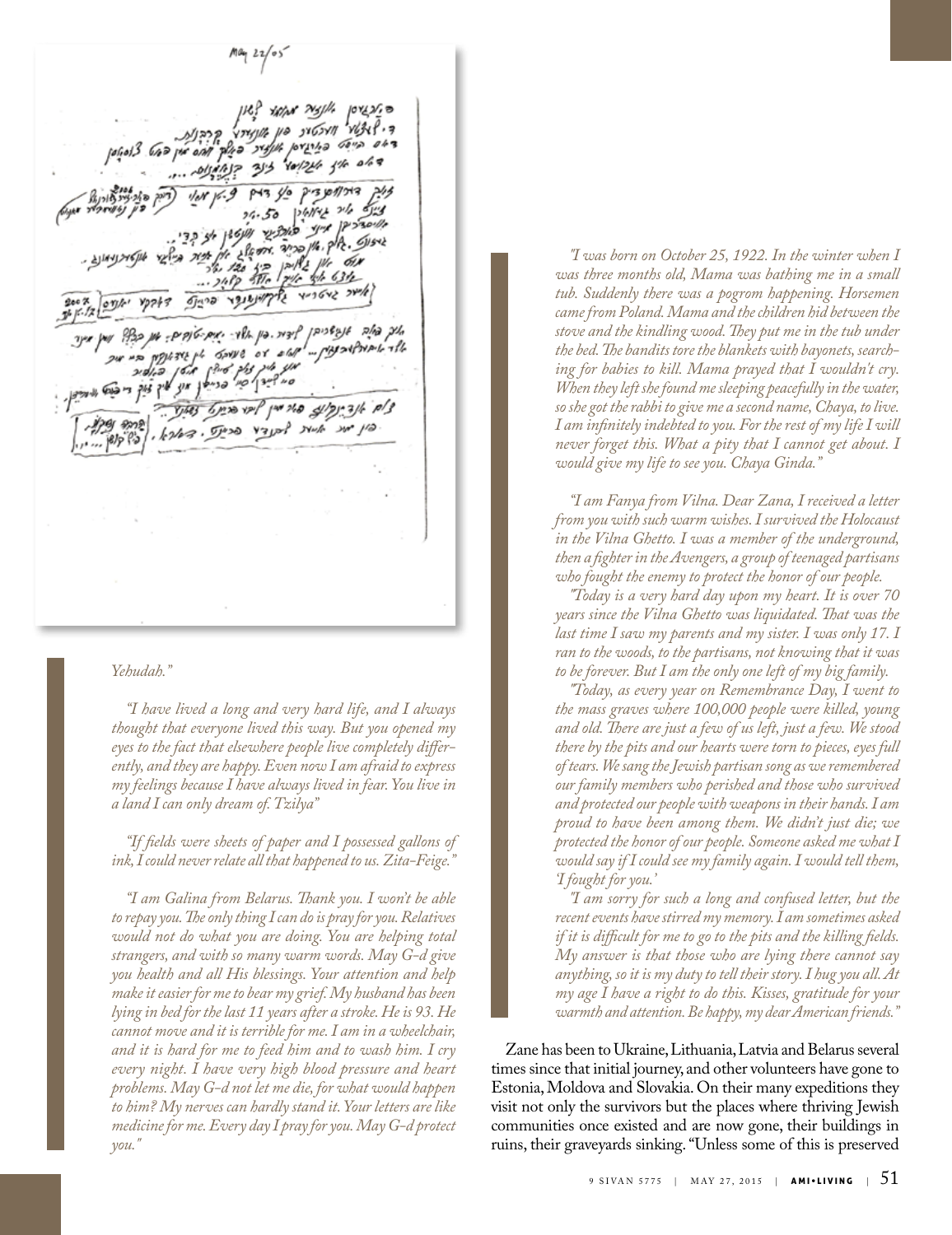

it will all soon live only in memory, " Zane cautions.

Why are these survivors still living in these far-off places? Zane explains: "Some are too sick to leave or they were caring for someone else. Some didn't know *how* to leave; they tried and got stuck behind the Iron Curtain. Some insisted that they would never leave. 'I will stay and tend the graves of my ancestors just as my parents and grandparents did. And I will tell everyone who listens what happened here.'"

Among the "last Jews" Zane has visited are two people living in Bazaliya, Ukraine (her grandfather's *shtetl*) who are 93 and 92 years old. They are 600 miles from the nearest Jewish community.

And it's not as if they would necessarily be better off elsewhere, she says. "In Israel, 40 percent of survivors live below the poverty line. Some of them are eating out of garbage cans. The billions of dollars Germany gave Israel were used to build the Jewish State, but there was no provision made to take care of the survivors. There's an ongoing court case to get money for them. There's no welcome wagon waiting for these people. A lot their children went to Israel but returned to Europe. It's too late for many of the elderly to relocate anyway. In 2013, one of the survivors in Ukraine wanted to leave but he died before he could do it, at 91. It should have happened back in the '60s and '70s but it didn't."

And there are many struggling survivors in the United States as well. "They petitioned the government and have even reached out to Joe Biden in an effort to get their money released by the Claims Conference [Jewish Material Claims Against Germany]. This is money that is designated for survivors, money that Germany has already paid but is not being released. It's an ongoing struggle, and most survivors will die waiting because of red tape, dysfunction and controversy. At least there are support systems here like Social Security, Jewish Family Services and health insurance crucial things that impoverished survivors in Eastern Europe lack. While in America, Medicaid and Medicare pay for medications, a \$5 pill is unaffordable in Belarus, so people are denied insulin and drugs that can save their eyesight and their lives. It's a terrible situation that can only be relieved if all of us become involved."

Tragically, Zane says that many of the survivors with whom she is in contact in Eastern Europe have told her that after the war they returned to their villages and met every single train that arrived *for years,* hoping against hope that one person they knew, a relative, friend, son or daughter, would step off that train.

Volunteers at the project have now extended their efforts to creating an educational archive of hundreds of hours of videotape and thousands of letters received from survivors finally telling their stories, possibly for the last time.

"Everyone knows about the concentration camps, but not many are aware of Operation Barbarossa or the *Einsatzgruppen*, the mobile killing squads that decimated the Jewish population in thousands of towns and villages and then burned them. Most of the survivors we help weren't in the camps. They were hiding in forests, starving in ghettos or fighting as partisans, or else they were evacuees who became slaves in Central Asia, where they were often starved and worked to death. When the war ended, they came back to rubble.

"The Germans destroyed almost all of the historical records, the *pinkus* that for centuries had recorded the deaths, births and marriages in the Jewish towns. Today, there are only a few syna-